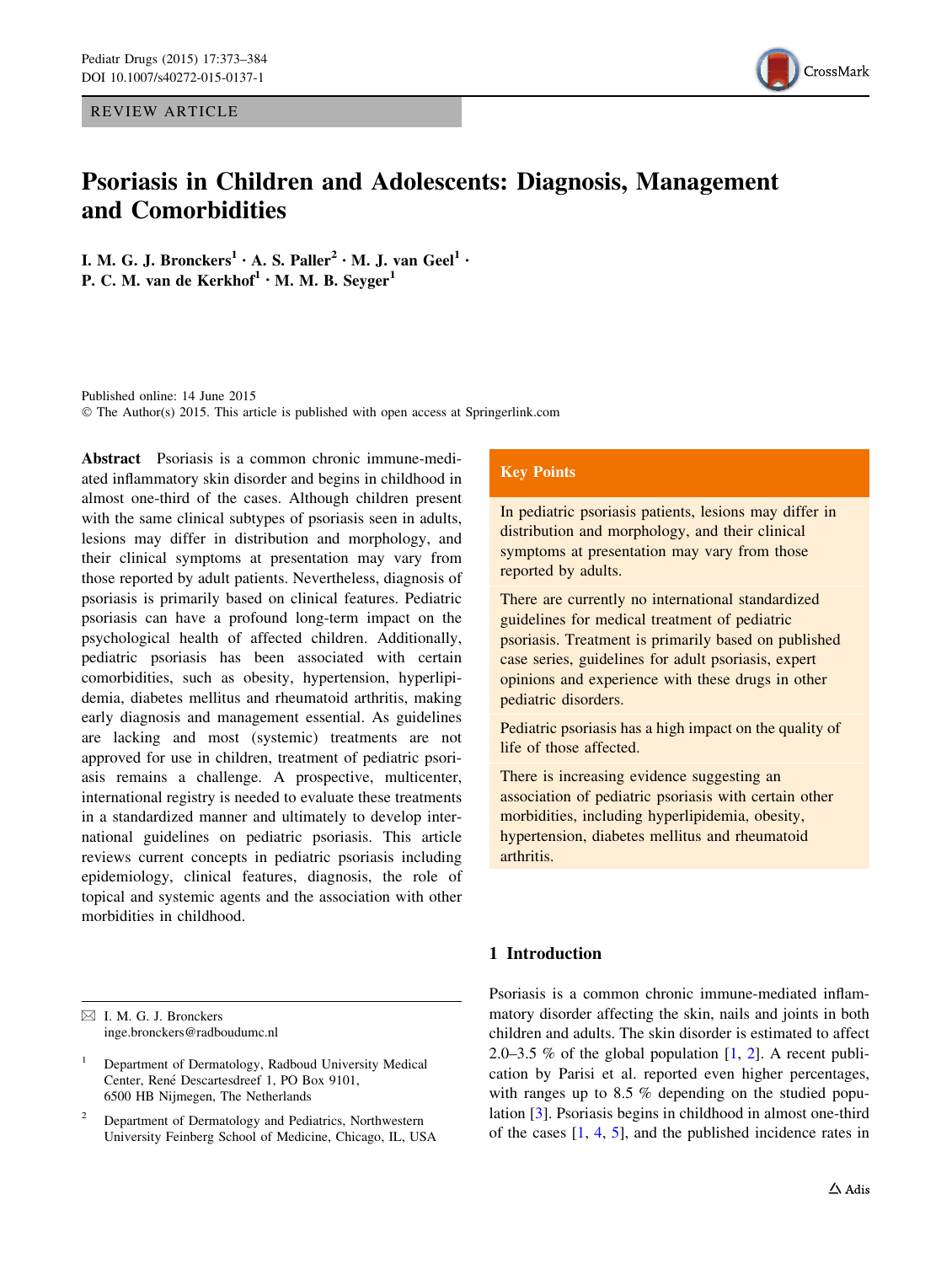children have more than doubled since 1970 [[6\]](#page-8-0). Psoriatic skin lesions are characterized by well defined erythematous scaly plaques, and tend to have a chronic relapsing and remitting course. Severity ranges from a few scattered plaques to involvement of almost the entire body surface. Psoriasis in children and adolescents can have a significant impact on quality of life by interfering with self-esteem, family and social relationships and school and work [\[7–9](#page-8-0)]. Children suffering from psoriasis also have a higher prevalence of comorbidities, including obesity, diabetes mellitus, hypertension, rheumatoid arthritis, Crohn's disease and psychiatric disorders, compared with children without psoriasis  $[1, 10-12]$  $[1, 10-12]$ . Because of the burden of disease and the associated comorbidities, early diagnosis and management in children are essential.

# 2 Epidemiology

Prevalence rates vary slightly, depending on age, gender, geographical location, definition of prevalence, study design and case definition. Clinical presentation and psoriasis severity may also contribute to variation in prevalence and incidence numbers [\[3](#page-8-0)]. Although pediatric psoriasis is not uncommon, limited epidemiology data are available to date. It is estimated that approximately 30–50 % of adults with psoriasis developed psoriasis before 20 years of age [\[5](#page-8-0), [13](#page-8-0), [14](#page-8-0)]. Gelfand et al. found that the prevalence of psoriasis in childhood in the UK was about 0.55 % in children aged 0–9 years and 1.37 % in children aged 10–19 years [\[4](#page-8-0)]. This study also demonstrated that the prevalence increased more rapidly in females compared with males younger than 20 years. This finding is probably not due to females paying closer attention to their skin, but suggests an interaction between sex and the development of the psoriasis phenotype in young patients [[4\]](#page-8-0). Comparable prevalence results have been reported within the German (age 0–9, 0.18 %; age 10–19, 0.83 %) [\[1](#page-8-0)] and Dutch populations (age  $0-10$ , 0.4 %; age 11–19, 1.0 %) [\[13](#page-8-0)]. In contrast to Europe, pediatric psoriasis was almost absent in an epidemiological study on childhood dermatoses performed in Asia [\[15](#page-8-0), [16](#page-8-0)]. This worldwide geographical variation seems to reflect the fact that psoriasis is a complex disease triggered by environmental factors in genetically susceptible subjects [[17\]](#page-8-0).

The incidence of pediatric psoriasis has more than doubled between 1970 and 2000. A study by Tollefson et al. found the overall annual age- and sex-adjusted incidence of psoriasis to be 40.8 [95 % confidence interval (CI) 36.6–45.1] per 100,000. An increase in triggering factors for psoriasis such as psychosocial stress, infections and being obese or overweight could be potential explanations for this development [[6\]](#page-8-0). Other exacerbating factors include trauma or irritation of the skin and the use of certain medications such as lithium,  $\beta$ -adrenergic antagonists and tumor necrosis factor alpha (TNF- $\alpha$ ) inhibitors in children with Crohn's disease or juvenile idiopathic arthritis (JIA) [\[18](#page-8-0)[–20](#page-9-0)]. Most studies report no gender bias in pediatric psoriasis. Tollefson et al. described a female to male gender ratio of 1.10 [[6\]](#page-8-0). These findings were similar to other epidemiological studies from Australia, the USA, India and China [\[5](#page-8-0), [21–24](#page-9-0)]. However, a recent multicenter, cross-sectional study performed in 181 children with plaque psoriasis in the USA reported a female to male gender ratio of 1.48 [\[25](#page-9-0)]. This female predominance was also demonstrated by others [\[26](#page-9-0), [27\]](#page-9-0). The mean age of onset varied from 8 to 11 years [\[6](#page-8-0), [28–30\]](#page-9-0). Interestingly, Augustin et al. demonstrated an almost linear increase in prevalence rates between 0 and 18 years rather than a "peak of onset"  $[1]$  $[1]$ .

About 30 % of individuals with psoriasis (children and adults) have an affected first-degree family member [\[17](#page-8-0)].

The prevalence of psoriasis patients with an affected family member is observed to be greater in early-onset psoriasis (defined as psoriasis onset before the age of 16) than in adult-onset psoriasis (defined as psoriasis onset after the age of 16) [\[5](#page-8-0), [29](#page-9-0), [31](#page-9-0), [32](#page-9-0)]. Chiam et al. compared a Dutch and Singaporean group of children with psoriasis and reported that more Dutch children than Singaporean children had a first- or second-degree family member with psoriasis (73.3 vs. 13.6 %) [[26\]](#page-9-0). In an Australian population, 71 % of children with psoriasis had a first-degree relative with psoriasis. A positive family history of psoriasis was reported in 51.4 % of pediatric psoriasis patients in a multicenter, cross-sectional trial in the USA, with affected members being first-degree relatives in 59.8 % of those cases  $[25]$  $[25]$ . These differences point to the role of genetic background within each population of patients with juvenile psoriasis [\[23](#page-9-0), [28](#page-9-0)].

# 3 Clinical Features

Although children present with the same clinical subtypes of psoriasis seen in adults, lesions may differ in distribution and morphology, and their clinical symptoms at presentation may vary from those reported by adults. In childhood, typical erythematous plaques with overlying white scale are often thinner and smaller and psoriasis lesions tend to develop more often on the face and flexural areas. These lesions are characterized by maceration and less prominent scale [\[22](#page-9-0), [28](#page-9-0)]. Despite these predilection sites, psoriasis papules and plaques can develop on any skin area and are usually symmetrically distributed [\[33](#page-9-0)]. Young children usually present with a diaper rash that is unresponsive to irritant diaper dermatitis treatment. Psoriatic diaper rash is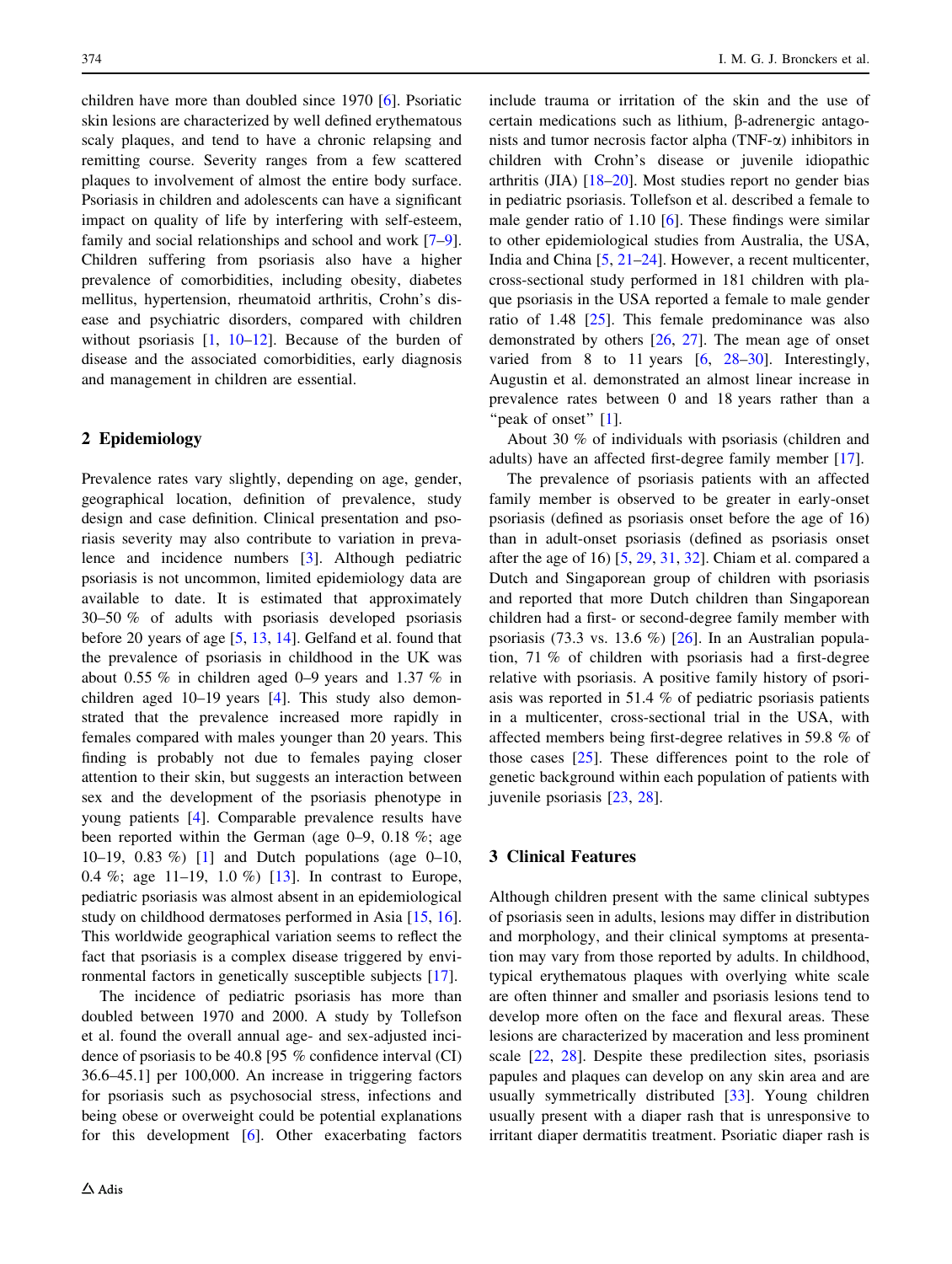seen in young infants and is characterized by sharply demarcated, minimally elevated erythematous plaques in the diaper area, involving the inguinal folds. The lesions are often macerated, and can develop into a widespread eruption within 1–2 weeks [[32\]](#page-9-0). Morris et al. reported that 26 % of patients had a history of psoriasis diaper rash, but the diagnosis of true psoriasis in these infants remains controversial. Diaper psoriasis can be particularly difficult to treat  $[23]$  $[23]$ . In older children, up to 75 % manifests with chronic plaque psoriasis [[26,](#page-9-0) [34](#page-9-0)]. This is the most common type of psoriasis in children and adults and is characterized by well defined erythematosquamous papules or plaques with overlying silvery-white scale. The lesions vary in size and develop primarily on the scalp, face and extensor surfaces of the elbow and knee. The scalp is the most frequently involved area and often the first site of presentation in children [[29,](#page-9-0) [35\]](#page-9-0).

Guttate psoriasis is the second most common type of psoriasis in children [[21,](#page-9-0) [29](#page-9-0)]. Griffiths and Barker defined guttate psoriasis as an acute form of psoriasis in which papules erupt on the trunk approximately 2 weeks after a b-hemolytic streptococcal or viral infection [[17\]](#page-8-0). According to this definition, guttate psoriasis is self-limiting, resolving within 3–4 months of onset [[17\]](#page-8-0). It has been reported that a proportion of individuals with guttate psoriasis eventually develop plaque psoriasis [\[22,](#page-9-0) [24,](#page-9-0) [25,](#page-9-0) [36,](#page-9-0) [37\]](#page-9-0). Mercy et al. suggested that the risk of severe disease is higher if psoriasis started as guttate psoriasis which persisted [[25\]](#page-9-0). Prospective cohort studies are needed to further determine features and percentages of children with guttate psoriasis who develop plaque psoriasis.

Pustular psoriasis is seen in only 1.0–5.4 % of children with psoriasis. In a minority of these patients, mutations of the interleukin-36 (IL-36) receptor antagonist (IL36RN) gene and subsequent upregulation of IL-1 production have been identified [\[38](#page-9-0)]. Pustular psoriasis is characterized by localized or generalized superficial sterile pustules and can be accompanied by fever, malaise and arthralgias in the case of classical von Zumbusch type. Although pustular psoriasis is more common in adults, von Zumbusch pustular psoriasis and pustular psoriasis with an annular configuration occur more frequently in childhood [[31,](#page-9-0) [39\]](#page-9-0).

Other less common subtypes of psoriasis are inverse psoriasis, palmoplantar psoriasis, isolated facial psoriasis, linear psoriasis and erythrodermic psoriasis [[17\]](#page-8-0). Erythrodermic psoriasis is characterized by erythema and scaling on more than 90 % of the body surface area. The condition is extremely rare in children and can be life-threatening because of severe hypothermia, hypoalbuminemia and cardiac failure [\[17](#page-8-0), [32\]](#page-9-0).

Psoriasis of the skin can be accompanied by changes of the nail plate and nail bed. Nail changes have been reported in up to 40 % of children with psoriasis and more often in boys than in girls [\[25](#page-9-0), [26](#page-9-0), [33](#page-9-0)]. Nail changes can precede, coincide with, or develop after skin psoriasis. Whether these changes relate to patient age or disease severity vary among studies [[25,](#page-9-0) [40\]](#page-9-0). The most common presentation is pitting of the nail plate. Other characteristics include oil spots, onycholysis (distal separation of the nail plate from the nail bed), subungual hyperkeratosis, onychodystrophy and splinter hemorrhages [\[41](#page-9-0)]. Juvenile psoriatic arthritis (JPsA) is another manifestation of psoriasis in children. Because of difficulties in diagnosis and classification of psoriatic arthritis in children, prevalence data range from 1 to 10 % of children with psoriasis  $[22, 25]$  $[22, 25]$  $[22, 25]$  $[22, 25]$ . Approximately 7 % (range 0–11 %) of all patients with JIA appear to have JPsA [[42–46\]](#page-9-0). JPsA is included under the term JIA. Following the introduction of the International League of Associations for Rheumatology (ILAR) criteria for JIA, JPsA has become a better recognized inflammatory arthritis in children. According to these criteria, JPsA can be diagnosed in the presence of skin psoriasis, or in the absence of a rash, if there are nail changes and/or a firstdegree relative with psoriasis [[47\]](#page-9-0). Psoriatic arthritis is more common in adults, with prevalence data up to 30 % [\[34](#page-9-0), [48](#page-9-0), [49\]](#page-9-0). The peak of onset in childhood is between ages 9 and 12, and the skin psoriasis often precedes psoriatic arthritis. Although a relationship between nail involvement and psoriatic arthritis in adults has been suggested, recent studies in both children and adults do not support this correlation [\[25](#page-9-0), [32](#page-9-0), [50\]](#page-9-0).

# 4 Diagnosis

In addition to the clinical features described above, children often present with a thinner surface scale compared with adults. When scraping off scales, punctuate bleeding spots occur, a phenomenon known as the Auspitz sign. The occurrence of lesions in areas of trauma, also called isomorphic response or Koebner phenomenon, and residual pigmentation following healing of lesions are other typical diagnostic features of psoriasis [[34\]](#page-9-0).

Although the diagnosis of psoriasis is primarily based on clinical features, biopsy can help to confirm the diagnosis in children with atypical presentations. Histological features of psoriasis include parakeratosis, loss of the granular cell layer, elongation of the rete ridges, neutrophilic aggregates within the epidermis (microabscesses of Munro), dilated blood vessels in the dermis, and perivascular lymphocytic infiltrates [\[17](#page-8-0), [51,](#page-9-0) [52\]](#page-9-0). These characteristics may vary depending on site of biopsy, psoriasis subtype, and whether children have been treated with topical and/or systemic treatments. Given that the diagnosis is usually made on the basis of morphology and distribution, a biopsy is virtually never performed, especially not in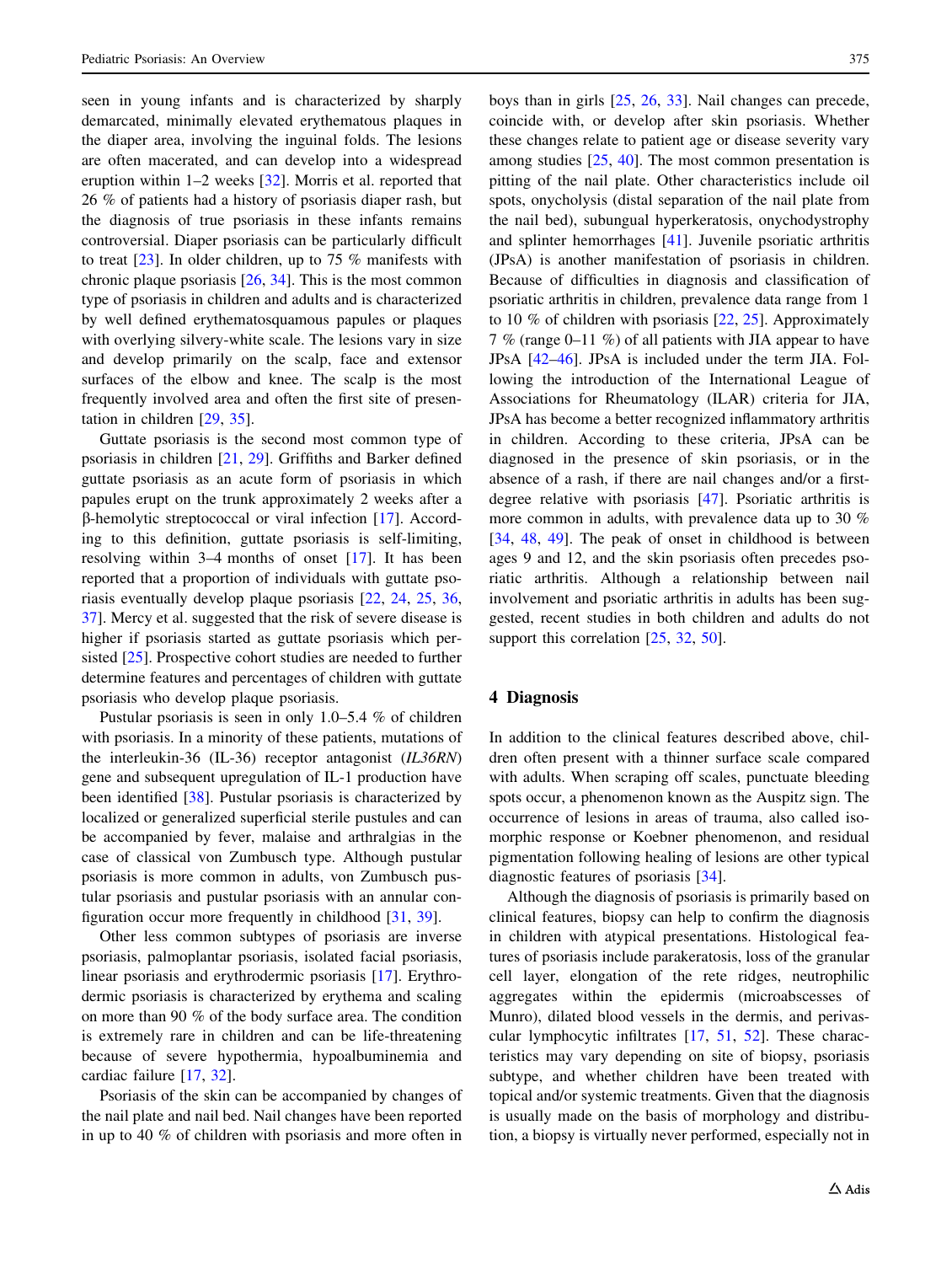children. In atypical cases in which a diagnosis is required, topical therapy should ideally be discontinued prior to biopsy to avoid alteration of histological features [[53](#page-9-0)].

Dermoscopy has become a standard diagnostic tool in dermatology. Although this technique permits visualization of morphological structures invisible to the naked eye, it is not commonly used in the diagnosis of psoriasis. Lallas et al., however, suggested that dermoscopy could distinguish psoriasis from other common skin diseases such as dermatitis [[55\]](#page-9-0). Dotted vessels regularly distributed over a light red background and diffuse superficial white scales are typical dermatoscopic characteristics of a psoriasis plaque [[54,](#page-9-0) [55](#page-9-0)]. Further research is warranted to determine the added value of dermoscopy in diagnosis and predicting response to treatment.

# 5 Management

Treating pediatric psoriasis can be challenging and requires careful compliance to a specific treatment regimen. Poor treatment adherence is rampant in psoriasis, in particular to topical agents [\[56](#page-9-0), [57](#page-9-0)]. Educating the patient and family on the chronicity of psoriasis, triggering factors, and treatment modalities is important, in addition to prescribing treatment. Timing of the first return visit may be a practical tool to enhance patient adherence [[29\]](#page-9-0). Return visits can induce ''white coat compliance'' in which the expectation of frequent monitoring can enhance patients' use of medication [\[58](#page-9-0)]. Psychosocial support is another important component of therapy for children with psoriasis [[7\]](#page-8-0).

There are currently no international standardized guidelines for medical treatment of pediatric psoriasis. To date, treatment is primarily based on published case reports, guidelines for adult psoriasis, expert opinions and experience with these drugs in other pediatric disorders. The range of psoriasis treatments has been expanded during the past several years, and multiple topical agents, phototherapy and systemic and biological agents are available to date [\[53](#page-9-0)]. Several factors need to be taken into account when selecting a specific treatment, e.g., age, quality of life, severity of psoriasis, location of psoriasis, type of psoriasis, tolerability, safety and patient preferences [\[59–61](#page-10-0)].

## 6 Topical Treatments

The majority of children with psoriasis can be managed with topical treatment, which is considered first-line therapy in psoriasis. However, most are not approved for pediatric use, requiring off-label prescribing [[61](#page-10-0)]. The most commonly used topical agents will be reviewed below. The

vehicle for treatment is important and depends on the location of psoriasis, lesional characteristics, and patient preference [\[62](#page-10-0)]. Available vehicles include creams, ointments, foams, gels and lotions.

## 6.1 Topical Corticosteroids

Topical steroids are the most commonly prescribed medications to treat psoriasis in all age groups. Steroids are available in a wide variety of strengths and vehicles. In adults, low- to mid-potency corticosteroids are used in facial, flexural and genital lesions, with use of high-potency corticosteroids in combination with penetration enhancers in areas of thick skin, such as the palms and the soles. In a systematic review on treatments in childhood psoriasis, three studies on the efficacy and safety of topical corticosteroids were reported [\[63](#page-10-0)]. The total number of treated children in these three studies was 20, with a treatment period of 2 weeks. Based on these studies, it was concluded that halobetasol cream 0.05 % and clobetasol propionate emulsion 0.05 % are efficacious in pediatric plaque psoriasis. Reported side effects were relatively mild in the treatment period of 2 weeks, with burning sensation at the site of application or skin atrophy reported most frequently [[63–65\]](#page-10-0). Apart from these studies with the strongest steroids available, no reports on the efficacy and safety of topical corticosteroids in pediatric psoriasis were found. Potential side effects of (prolonged) use in adults are skin atrophy/striae, telangiectasias, acneiform dermatitis, tachyphylaxis, periorificial dermatitis, hypertrichosis and, less commonly, suppression of the hypothalamic–pituitary–adrenal axis. Therefore, corticosteroids should be used with caution through intermittent or rotational use to limit possible side effects [\[29](#page-9-0), [32](#page-9-0)].

# 6.2 Vitamin D Analogs Alone and in Combination with Topical Corticosteroids

Studies with topically administered calcipotriol and calcitriol have shown efficacy in pediatric psoriasis patients with only mild side effects [[63\]](#page-10-0). Localized skin irritation and pruritus are the most common side effects, and use of these preparations is therefore avoided on areas with thinner skin, such as the face, genital and flexural areas [[53\]](#page-9-0). However, calcitriol ointment has been found to be less irritating than calcipotriol ointment if used in intertriginous psoriasis [[29](#page-9-0), [62](#page-10-0)]. Systemic absorption of vitamin D and increasing calcium levels could theoretically occur, but are unlikely if used appropriately [\[34](#page-9-0)]. Use of up to 45  $g/m^2$ /week in pediatric patients with psoriasis does not seem to influence calcium levels in children from 3 to 14 years [[66](#page-10-0), [67](#page-10-0)]. Vitamin D analogs are not recommended in children under the age of 2 years [[62\]](#page-10-0).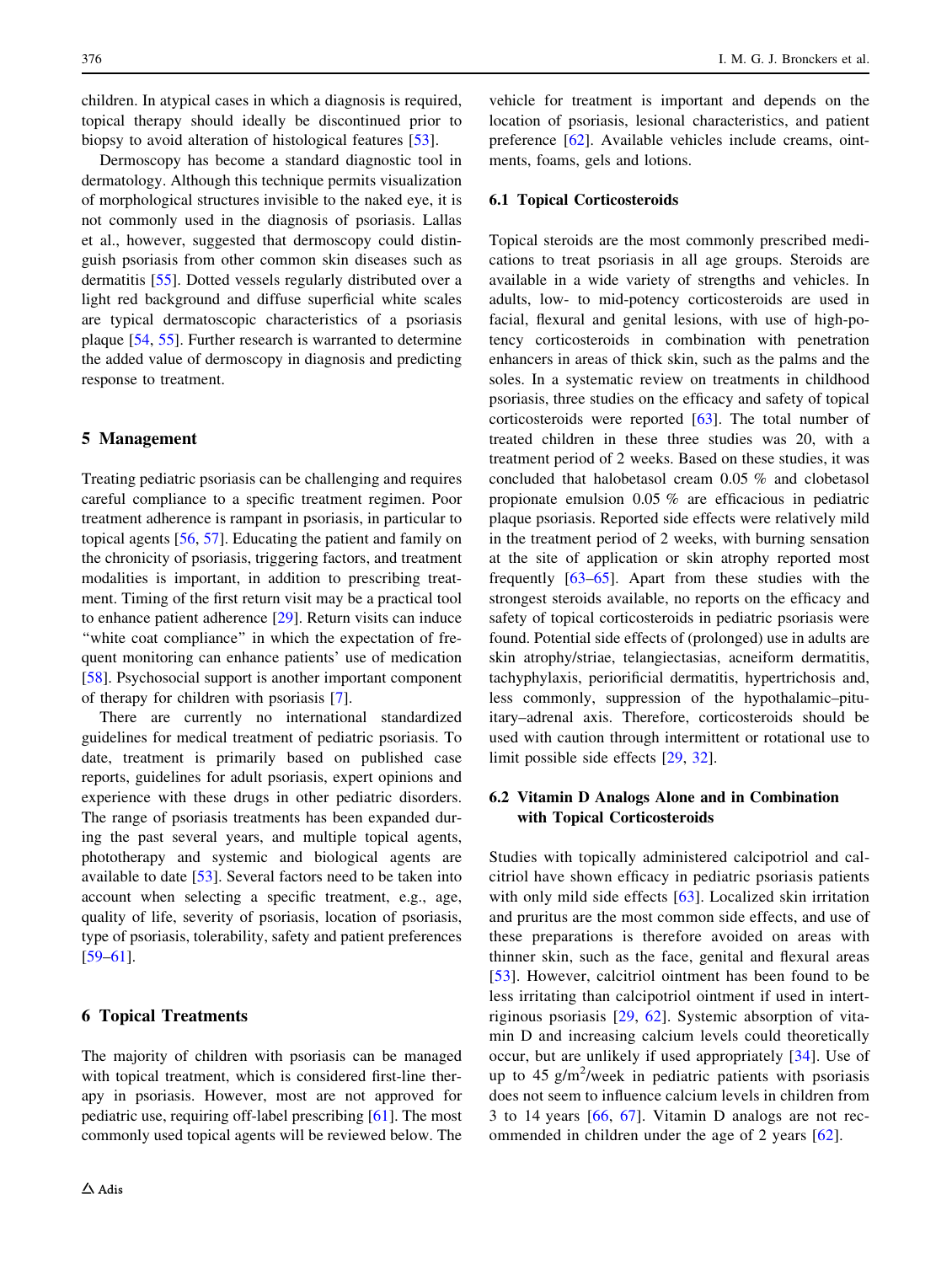Although vitamin D analogs may be used as monotherapy, they are often prescribed in combination with topical corticosteroids, leading to drug synergy and a steroid-sparing effect [[32](#page-9-0), [68](#page-10-0)]. In order to avoid separate applications and to enhance patient compliance, a commercially available compounded formulation containing calcipotriol and betamethasone dipropionate has been developed. Three studies describe the efficacy and safety of this formulation in pediatric psoriasis [[69–71\]](#page-10-0). In a prospective study with a clinical practice cohort, 73 children (aged 3–18 years) with plaque type psoriasis were treated with calcipotriol/betamethasone dipropionate ointment once daily for 4 weeks and 4 days a week thereafter, with a median treatment duration of 35 weeks. The greatest effect of calcipotriol/betamethasone ointment was achieved within the first weeks. Continued treatment seemed to stabilize psoriasis in these children. Five children reported an adverse event, most commonly the development of striae  $[69]$ . A multicenter, open-label study by Gooderham et al. found calcipotriol/betamethasone dipropionate gel applied once daily for 8 weeks in adolescents (aged 12–17 years) with moderate to very severe plaque psoriasis to be well tolerated and effective. [\[70\]](#page-10-0). Oostveen et al. demonstrated the effectiveness of calcipotriene/betamethasone dipropionate gel in pediatric scalp psoriasis (patient ages 4–17 years) within the first 12 weeks of treatment (84 treatment episodes), with maintenance of this effect through the 48 weeks of follow-up. Striae of the skin (arms, trunk and legs) were described in three patients [[71\]](#page-10-0).

# 6.3 Calcineurin Inhibitors

In adults, tacrolimus  $(0.03 \text{ and } 0.1 \text{ %})$  and pimecrolimus (1 %) have proven to be effective on psoriasis lesions on the face, genitalia and flexures and are a good alternative for psoriasis in these areas sensitive to the adverse effects of long-term topical steroid use [[72](#page-10-0)]. The efficacy and safety of tacrolimus 0.1 % applied twice daily in pediatric patients with psoriasis was evaluated in two nonrandomized clinical trials. All patients had cleared or improved substantially with the use of tacrolimus ointment within the first 30 days of treatment. The only reported adverse effect was pruritus in one patient [\[73,](#page-10-0) [74\]](#page-10-0). There is currently not enough evidence for the use of pimecrolimus 1 % cream in the pediatric psoriasis population, as this was only described in two patients [[63](#page-10-0)]. Concomitant treatment with phototherapy and excessive sun exposure should be avoided because of the possible increased risk for skin cancer and lymphoma. However, further research is warranted to study possible long-term adverse effects [\[60\]](#page-10-0).

#### 6.4 Dithranol

Dithranol, also referred to as anthralin, is a topical agent with both anti-inflammatory and anti-proliferative properties and no significant systemic absorption. It is an effective and safe treatment option for pediatric psoriasis [[32,](#page-9-0) [36](#page-9-0)]. Short-contact dithranol at higher concentrations  $(0.1-3 \%)$  and applied for shorter periods of time (10–30 min daily until irritation develops) maintains treatment efficacy but diminishes the risk of irritation and staining. Short-contact dithranol involves an intense treatment schedule and is preferably administered in a day care setting. In a retrospective study determining the position of dithranol in the treatment of pediatric psoriasis, a good or excellent result was achieved in 73.2 % of the patients. A median treatment period of 2 months was needed to achieve a median duration of remission of 5.5 months [\[75](#page-10-0)]. Recently, Oostveen et al. demonstrated the efficacy and safety of short-contact dithranol therapy in a prospective observational study in 34 pediatric patients [[76\]](#page-10-0). A significant reduction in Psoriasis Area and Severity Index (PASI) score of 69.3 % was found, and the only reported adverse event was irritation of the skin. The efficacy and safety of short-contact dithranol treatment in day care with telemedicine (one visit per week and one scheduled video call via Skype) compares well to administration in a regular day care setting (two visits per week) [[76\]](#page-10-0). Although effective and safe to use in pediatric patients, dithranol can stain clothes and cause local skin irritation, particularly in facial, flexural, erythrodermic or pustular psoriasis [[34,](#page-9-0) [36](#page-9-0)].

## 6.5 Phototherapy

Several studies have reported the use of phototherapy in pediatric psoriasis. Narrow band ultraviolet B light (nbUVB) seems to be an effective and well tolerated alternative treatment in pediatric patients with plaque and guttate psoriasis  $[63, 77]$  $[63, 77]$  $[63, 77]$  $[63, 77]$  $[63, 77]$  that is poorly controlled with topical therapy. However, logistics and frequency of appointments could be an issue for some patients and their parents. In 2011, a retrospective study in pediatric psoriasis patients (range 2–18 years) demonstrated complete clearance in 51 % and a good response (at least 75 % improvement) in 41 % of the children. Mean duration of treatment was 3.3 months [\[78](#page-10-0)]. Only a small number of pediatric patients were treated with psoralen plus UVA radiation (PUVA), which is now rarely used in children because of long-term toxicity [[53,](#page-9-0) [79](#page-10-0)]. Short-term side effects of phototherapy include erythema, burning, pruritus and blistering. Anxiety can also be a significant problem in children [[80\]](#page-10-0). Although long-term side effects (e.g., carcinogenesis, photoaging) of nbUVB and PUVA have been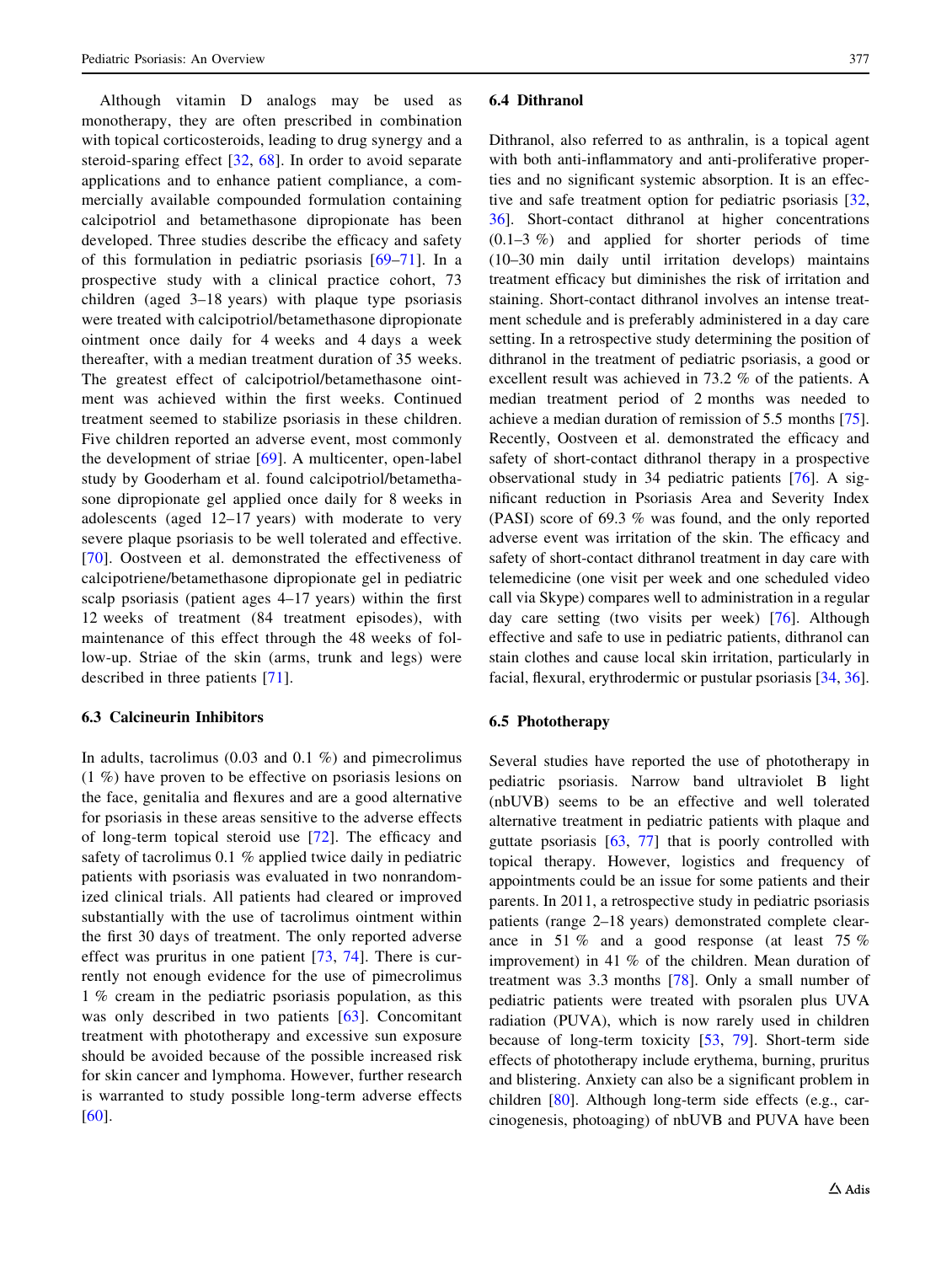seen in adults [[81\]](#page-10-0), current evidence is heterogeneous and needs to be interpreted with caution [[82,](#page-10-0) [83](#page-10-0)]. There is a need for long-term follow-up in order to further clarify these associations, especially in the pediatric population [\[63](#page-10-0), [79](#page-10-0)].

#### 7 Systemic Treatments and Biologics

In children with moderate to severe psoriasis recalcitrant to topical treatment, systemic treatments are indicated [\[63](#page-10-0)]. However, the choice of agent remains a challenge because of the limited number of clinical trials and lack of guidelines in this age group [\[84](#page-10-0)]. Most of the systemic treatments are not approved to use in children and are used offlabel. Therefore, daily practice clinical decision making can be complicated and challenging. A systematic review on the efficacy and safety of all systemic treatments in pediatric psoriasis by van Geel et al. provided evidencebased recommendations for the use of these agents in the pediatric psoriasis population [\[85](#page-10-0)].

#### 7.1 Methotrexate

Methotrexate (MTX) has been approved for treatment of severe psoriasis in adults. However, in children, MTX is only approved for treatment of JIA, inflammatory bowel disease (IBD) and certain malignancies [[29,](#page-9-0) [86\]](#page-10-0). The use of MTX in pediatric psoriasis has also been studied [\[85](#page-10-0)]. A recent analysis of a prospective registry demonstrated the safety and efficacy of oral and/or subcutaneous MTX in 25 children with plaque psoriasis [[87\]](#page-10-0). Based on the available evidence, MTX is considered to be the systemic treatment of choice in children with moderate to severe plaque psoriasis and its variants [[85,](#page-10-0) [87,](#page-10-0) [88](#page-10-0)]. MTX can be administrated either orally or subcutaneously [\[89](#page-10-0)]. To date there is no consensus about MTX dosing regimen and treatment duration in pediatric psoriasis. As soon as therapeutic control is achieved, it is recommended to taper the dose to an effective but lower maintenance dose in order to reduce side effects [\[86](#page-10-0)]. Folic acid is routinely administered to further reduce these side effects. However, optimal dose and timing of folic acid administration is still unclear [[84,](#page-10-0) [90,](#page-10-0) [91\]](#page-10-0).

The most common side effects include nausea, vomiting, fatigue, stomatitis and abnormal liver function tests. Bone marrow suppression, pulmonary toxicity, infections and hepatotoxicity including liver fibrosis have been rarely reported in children [\[60](#page-10-0), [86,](#page-10-0) [87,](#page-10-0) [92](#page-10-0)]. Bone marrow suppression is potentially life-threatening, and generally occurs within the first months of treatment. Laboratory testing is done on a regular basis to monitor for these potential side effects. In addition, concomitant use of medications such as nonsteroidal anti-inflammatory drugs and trimethoprim/sulfamethoxazole needs to be avoided as these can interact with MTX and increase its potential toxicity [[29,](#page-9-0) [86\]](#page-10-0). Alcohol is also strongly discouraged during MTX use because of its hepatotoxicity [\[92](#page-10-0)].

#### 7.2 Cyclosporine

Cyclosporine is an immunosuppressant drug approved for treatment of psoriasis in adults. It has a rapid onset of action (2–4 weeks) and is therefore considered to be an ideal drug for controlling unstable disease in this population [\[89](#page-10-0), [93](#page-10-0)[–95](#page-11-0)].

To date, the efficacy of cyclosporine in pediatric psoriasis remains unclear [\[85](#page-10-0)]. Children may require higher doses than recommended in adults, because of differences in pharmacokinetics and the greater body surface area to weight ratio in children [\[89](#page-10-0), [94,](#page-11-0) [96\]](#page-11-0). Reported side effects include nephrotoxicity, hypertension, nausea and diarrhea. Because evidence in children is limited, the lowest possible dose and shortest treatment period should be used. Close monitoring of blood pressure and renal function is required [\[86](#page-10-0), [90\]](#page-10-0). The long-term risk of non-melanoma skin cancers has also been described. Concomitant phototherapy should be avoided to further reduce the risk of these malignancies [\[29](#page-9-0), [60](#page-10-0)].

# 7.3 Retinoids

The efficacy and safety of retinoid treatment in pediatric psoriasis treatment has been shown primarily in pustular and erythrodermic psoriasis [[85\]](#page-10-0). Etretinate was previously used but is no longer commercially available, and it has been replaced by acitretin, its active metabolite. The use of acitretin has only been described in a few children with psoriasis [[97,](#page-11-0) [98\]](#page-11-0). Mucocutaneous side effects such as cheilitis, xerosis, epistaxis, skin fragility, hair loss and ocular toxicities have frequently been reported [\[60](#page-10-0), [85](#page-10-0)]. Laboratory follow-up is needed to monitor for elevated liver enzymes and triglycerides. In addition, prolonged retinoid use has been associated with diffuse idiopathic skeletal hyperostosis, premature epiphyseal closure (at high doses) and decreased bone mineral density [[29,](#page-9-0) [99\]](#page-11-0). Due to the teratogenicity of oral retinoids and concerns about delayed clearance, the use in adolescent girls should be considered carefully. Pregnancy must be avoided until at least 3 years after stopping therapy [[34,](#page-9-0) [36\]](#page-9-0).

## 7.4 Fumaric Acid Esters

Fumaric acid esters (FAE) have a broad range of immunomodulatory effects and are registered for the treatment of moderate-to-severe plaque psoriasis in adults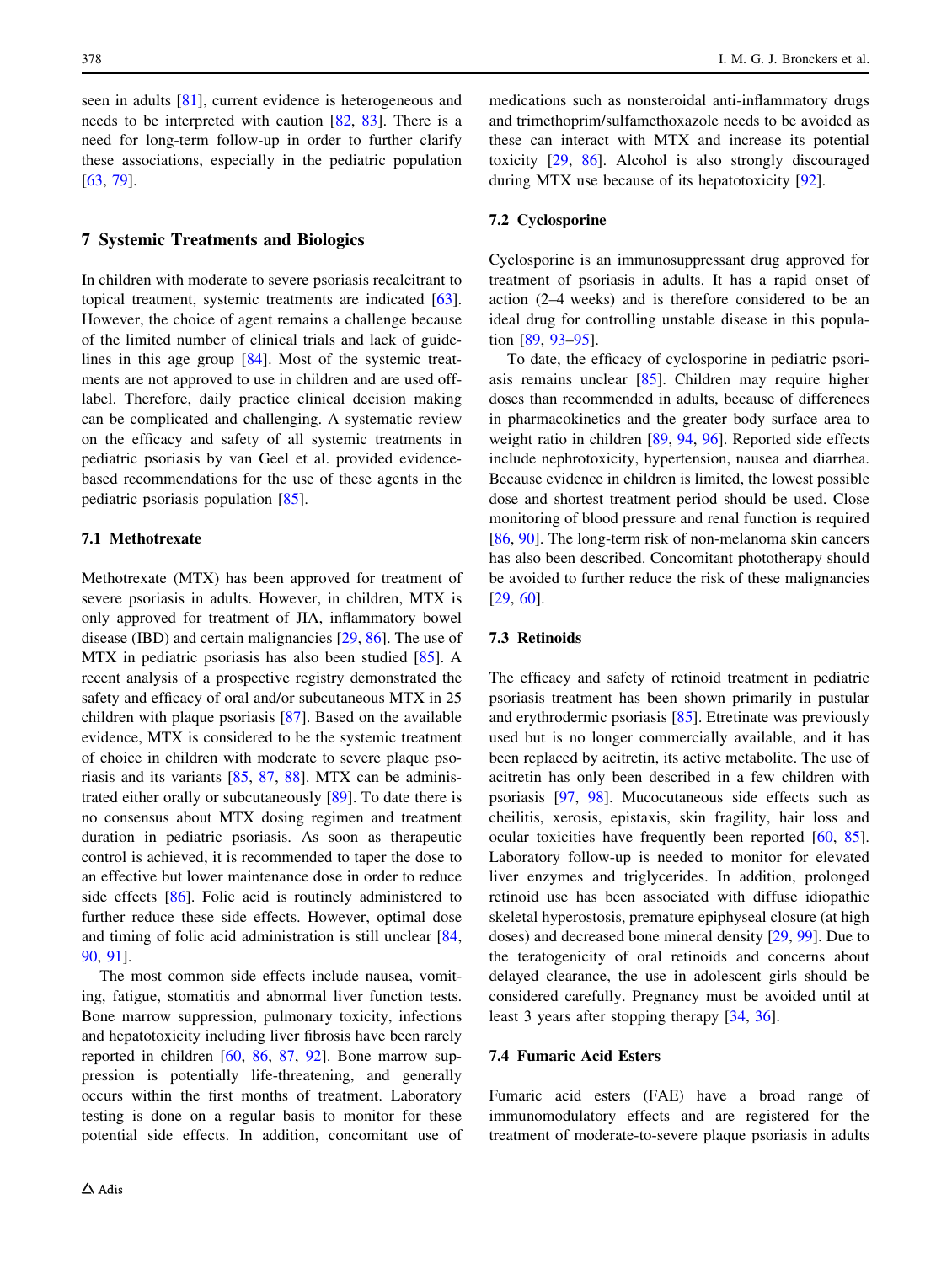in Germany [[90\]](#page-10-0). In adults, doses can be titrated to a maximum of 720 mg daily, depending on clinical response and tolerability [\[84,](#page-10-0) [90,](#page-10-0) [100](#page-11-0), [101\]](#page-11-0). Although data on pediatric use are limited, a retrospective case series of 14 children demonstrated complete clearance of psoriasis in 36 %, good improvement in 7 %, partial response in 21 % and non-response in 36 % of pediatric patients. The median duration of treatment was 10 months (range 1–80 months). A starting dose of dimethylfumarate of 30 mg was given, and was increased to a maximum daily dosage of 720 mg on the basis of clinical response and tolerability [\[100](#page-11-0)]. Reported side effects include flushing, gastrointestinal complaints, eosinophilia, transient shifts in leukocyte counts, and elevated hepatic transaminases. Mild proteinuria and increased serum creatinine levels may also occur [\[100](#page-11-0), [102–104\]](#page-11-0). Although evidence to date is limited, FAE can also be considered in pediatric psoriasis if MTX is ineffective or contraindicated [\[85](#page-10-0)].

#### 7.5 Biologics

Biologics are relatively new pharmacological agents that target specific mediators of the inflammatory cascade in psoriasis, including TNF- $\alpha$  and IL-12/23. Biologics offer more favorable dosing regimens and require less frequent lab monitoring than conventional systemic therapies. International guidelines about the use of biologics in pediatric psoriasis are lacking [\[89](#page-10-0)]. Moreover, biologics have been associated with complications in both children and adults, including opportunistic infections, reactivation of latent tuberculosis and malignancies, in particular lymphomas. Although these complications are rare, and primarily reported in patients with arthritis, IBD or sarcoidosis, the advantages must be balanced with some caution [\[89](#page-10-0), [106](#page-11-0)]. As long-term safety data are lacking, potential risks should be discussed with the patient and parents prior to decision making.

## 7.5.1 Etanercept

Although approved in Europe and Canada for children aged 8 years and older, the US Food and Drug Administration (FDA) has yet to approve psoriasis as an indication for etanercept in the pediatric population [\[86](#page-10-0), [89,](#page-10-0) [107\]](#page-11-0). In 2008, a double-blind, multicenter, phase III, randomized controlled trial evaluated the safety and efficacy of etanercept in children aged 4–17 with moderate-to-severe plaque psoriasis. Etanercept was well tolerated and demonstrated a significantly reduced severity of disease at week 48 and 96. Most common short-term side effects included infections such as pharyngitis, bronchitis and gastroenteritis. No deaths, cancers, opportunistic infections, tuberculosis or demyelination events were reported [[105,](#page-11-0) [108](#page-11-0)]. Although long-term etanercept treatment seems well tolerated in children with JIA, the association between TNF blockers and development of malignancy remains unclear [[109,](#page-11-0) [110\]](#page-11-0). Therefore, etanercept is still considered to be a third-line drug in severe and/or recalcitrant psoriasis in children [\[85](#page-10-0), [89\]](#page-10-0). A clinical trial evaluating the long-term safety and efficacy of etan-ercept for treatment of pediatric psoriasis is ongoing [\[111](#page-11-0)].

#### 7.6 Other Biologics and Future Prospects

Other biologics that could play a role in pediatric psoriasis in the near future are adalimumab, infliximab and ustekinumab. In 2008, the FDA approved adalimumab for the treatment of JIA in children aged 4 years and older. Currently, this biologic is also used off-label for pediatric psoriasis, IBD and uveitis [[60,](#page-10-0) [106](#page-11-0)]. Only two case reports describe the use of adalimumab in pediatric psoriasis [\[85](#page-10-0)]. In these patients, adalimumab was prescribed after failure of other systemic agents and demonstrated a favorable outcome [\[112](#page-11-0), [113](#page-11-0)]. A multicenter, randomized, doubleblind study evaluating the efficacy of adalimumab versus methotrexate in pediatric patients aged 4–17 years with chronic plaque psoriasis has been completed [\[114](#page-11-0)], although results are not currently available. Adalimumab was recently granted marketing authorization in the EU for severe chronic plaque psoriasis in children aged 4 years and older who have had an inadequate response to or are inappropriate candidates for topical treatment and phototherapies.

Infliximab, which is the only TNF inhibitor administered by infusion, is FDA approved for the treatment of Crohn's disease in children aged 6 years and older [\[106](#page-11-0)]. In pediatric psoriasis, only four anecdotal case reports are available [[85,](#page-10-0) [89](#page-10-0), [111](#page-11-0)]. Ustekinumab was recently FDA approved for the treatment of adult psoriasis [[89\]](#page-10-0). There are currently three case reports describing the use of ustekinumab in pediatric patients with psoriasis. All had an excellent response to ustekinumab, with two achieving total clearance at week 8 [[115–117\]](#page-11-0). Future research is needed to determine efficacy and safety profiles and the role of these agents in the treatment of pediatric psoriasis. A phase III, multicenter, randomized, double-blind, placebo-controlled trial on the efficacy and safety of ustekinumab in the treatment of adolescents with plaque psoriasis (CADMUS trial) was recently completed. Respectively, 78.4 and 80.6 % of adolescents (aged 12–18) receiving half-standard dosage (0.375 mg/kg) and standard dosage (0.750 mg/kg) achieved PASI75 at 12 weeks as compared with 10.8 % of participants receiving placebo [\[111](#page-11-0), [118](#page-11-0)].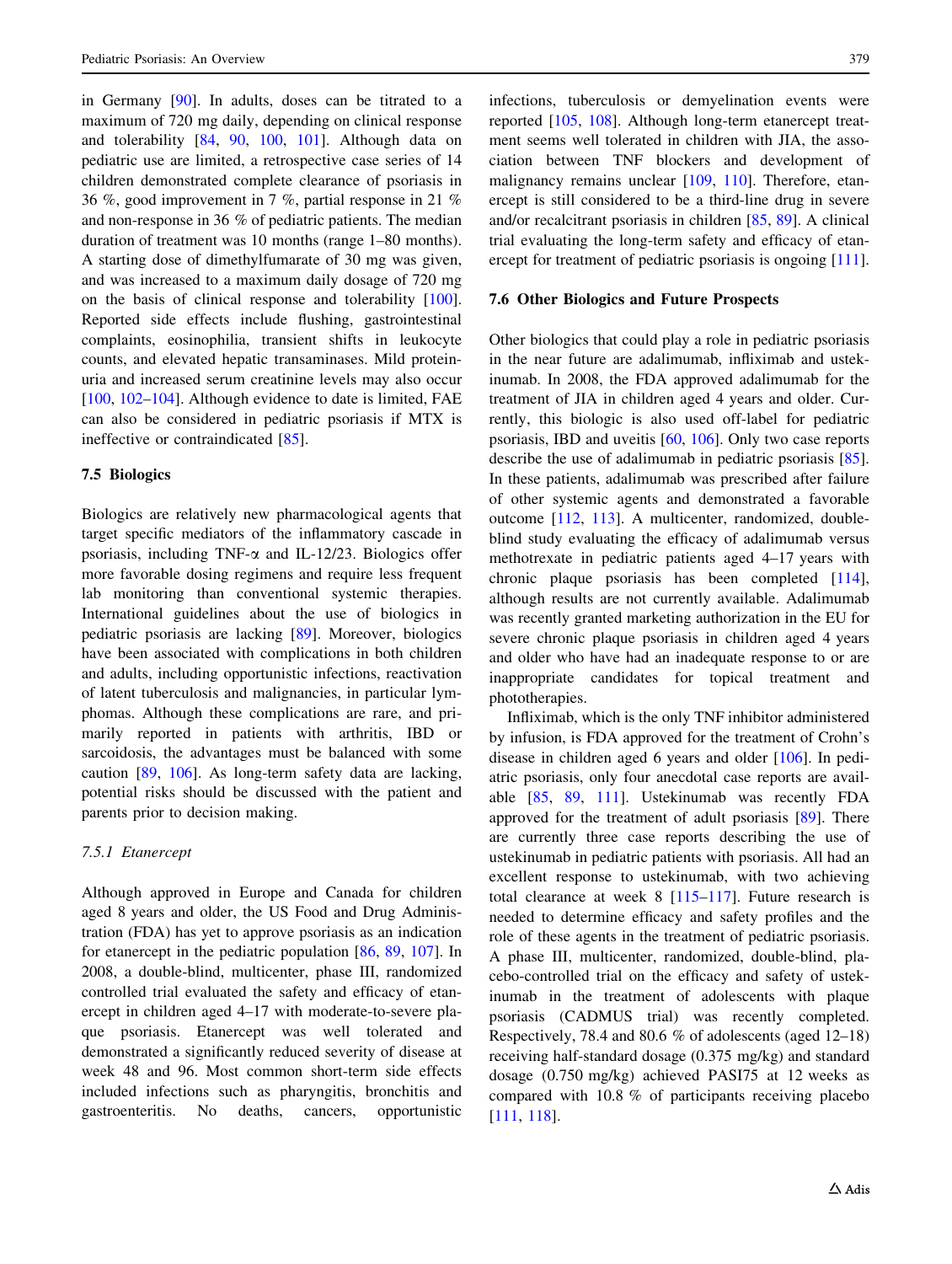#### 8 Comorbidities in Pediatric Psoriasis

As in adult psoriasis, recent studies suggest the association of pediatric psoriasis with certain comorbidities. In an analysis of German health insurance data, a twofold increased risk of hyperlipidemia, obesity, hypertension, diabetes mellitus and rheumatoid arthritis was found in psoriasis patients under 18 years of age, as compared with healthy controls. Crohn's disease is noted four times more often as compared with unaffected controls [[1\]](#page-8-0). Similar results have been found in a smaller insurance company database [\[119](#page-11-0)].

Obesity as a comorbidity of psoriasis has been the focus of much investigation. Koebnick et al. demonstrated that children who were overweight, moderately obese and extremely obese had 1.31-, 1.39- and 1.78-fold greater odds, respectively, of having psoriasis than children with normal weight [[120\]](#page-11-0). Further, Paller et al. demonstrated the increased risk of being overweight or obese in pediatric psoriasis in a large international cross-sectional study in 5 to 17-year-old children with psoriasis [\[10](#page-8-0)]. The odds ratios (ORs) for obesity [body mass index (BMI) percentile  $\geq$ 95th] and excess adiposity (BMI percentile  $>$ 85th) in psoriatic children were 4.29 and 2.65, respectively. More children with severe psoriasis [OR 4.92 (95 % CI 2.20–10.99)] than with moderate psoriasis [OR 3.60 (95 % CI 1.56–8.30)] were obese compared with control subjects. Waist circumference and waist-to-height ratio, surrogates for central adiposity and sensitive indicators of metabolic risk, were also seen more frequently increased in psoriatic children [[10\]](#page-8-0).

The relationship between obesity and pediatric psoriasis deserves further investigation. Pediatric psoriasis has been associated with decreased quality of life as well as decreased tendency to participate in physical activities because of increased pruritus with sweating and increased visibility of the psoriatic lesions to peers [\[7](#page-8-0), [9,](#page-8-0) [12,](#page-8-0) [121](#page-11-0)]. These factors theoretically could contribute to pediatric obesity, but only after the occurrence of psoriasis. On the other hand, psoriasis could instead be a complication of obesity, with systemic inflammation associated with obesity predisposing to the occurrence of psoriasis [\[10](#page-8-0), [122](#page-11-0)]. Becker et al. demonstrated in a pilot study that being overweight or obese preceded psoriasis by at least 2 years in 93 % of children with psoriasis [[11\]](#page-8-0). In these children, percentages of immediate family members with obesity and psoriasis were 48 and 41 %, respectively. Although it is unclear whether weight loss reduces psoriasis severity in children, just as it remains controversial in adults, lifestyle education and weight-loss programs in these families should be recommended [\[11](#page-8-0), [123](#page-11-0)].

In addition to obesity, the presence of the metabolic syndrome is an issue in pediatric psoriasis patients. The metabolic syndrome in children is defined as having at least three of the following: (1) fasting triglycerides  $\geq$ 1.1 mmol/ L; (2) high-density lipoprotein  $\langle 1.3 \text{ mmol/L} \rangle$ , except in boys aged 15–19 years, in whom the cut-off point is  $\leq$ 1.2 mmol/L; (3) fasting glucose  $\geq$ 6.1 mmol/L; (4) waist circumference  $>75$ th percentile for age and gender; and (5) systolic blood pressure  $>90$ th percentile for gender, age and height (Fig. 1) [\[124](#page-11-0)]. In a small study in 20 children, the prevalence of metabolic syndrome was significantly higher in pediatric psoriasis patients (30 %) compared with the age- and gender-matched control subjects (7.4 %). No differences in BMI or individual components of metabolic syndrome were found [\[125](#page-11-0)]. Childhood onset of psoriasis does not seem to be an additional risk factor for the higher prevalence of metabolic comorbidities and cardiovascular disease in adulthood [\[126](#page-11-0)].

Pediatric psoriasis could have detrimental effects on quality of life. Because of substantial developmental changes in early life, children are a vulnerable group. Psoriasis can disrupt their social relationships and interfere with school and sport [\[7](#page-8-0)]. The Children Dermatology Life Quality Index (CDLQI) was developed to allow quality-oflife assessment in children with psoriasis and other skin disorders [\[127](#page-11-0)]. Oostveen et al. conducted a prospective observational study of children with psoriasis from a registry containing daily clinical practice data [\[9](#page-8-0)]. They assessed the CDLQI in a cohort of 125 patients, finding that psoriasis has a negative impact on quality of life. The questions related to itching and their treatment regimens seemed to have the highest impact on the quality of life of these children. Effective interventions had a positive effect on quality of life, primarily through improving complaints of itch and sleep disturbance [[9,](#page-8-0) [128](#page-11-0)].

Fig. 1 Pediatric definition of the metabolic syndrome. Figure adapted from de Ferranti et al. [[124\]](#page-11-0)

| Metabolic syndrome (pediatric definition):                                                |                                                    |
|-------------------------------------------------------------------------------------------|----------------------------------------------------|
| The metabolic syndrome is defined as the presence of 3 or more of the following criteria: |                                                    |
| Hypertriglyceridemia:                                                                     | $> 1.1$ mmol/L                                     |
| Low High-Density Lipoprotein (HDL) cholesterol:<br>٠                                      | $HDL < 1.3$ mmol/L                                 |
|                                                                                           | (boys aged 15-19 years, $\leq$ 1.17mmol/L)         |
| High fasting glucose:                                                                     | $\geq 6$ 1 mmol/l                                  |
| Central obesity (waist circumference):<br>٠                                               | > 75 <sup>th</sup> percentile (for age and gender) |
| Hypertension                                                                              | $> 90th$ percentile (for age, gender and height)   |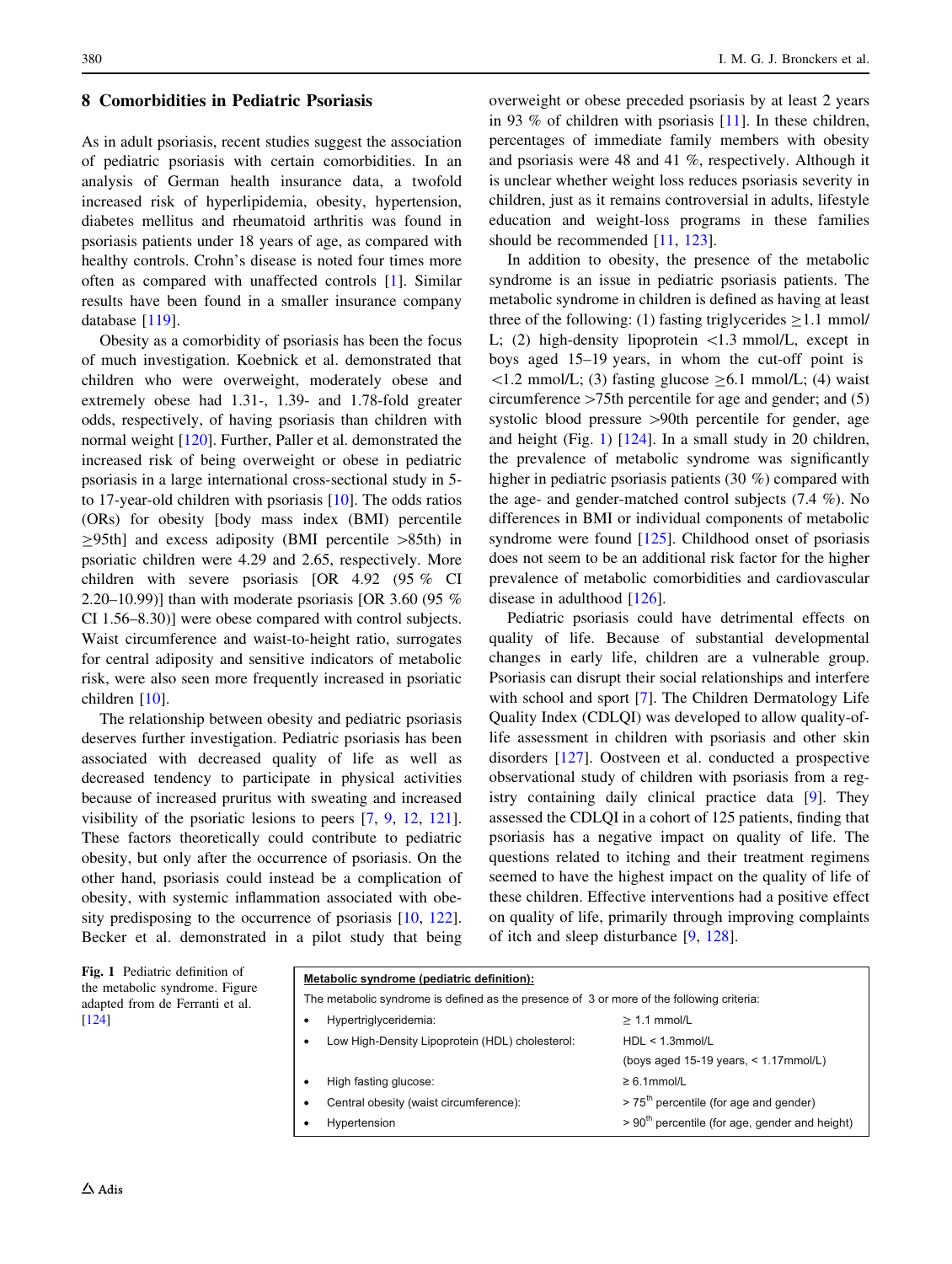<span id="page-8-0"></span>Previous research in adult populations reported psychiatric symptoms and diagnoses, such as depression and anxiety, in up to 60 % of psoriasis patients. Although studies regarding psychiatric symptoms in pediatric psoriasis are limited, it is known that pain, itching and the visible psoriasis lesions can result in embarrassment, social discomfort and anxiety in pediatric psoriasis patients [\[129](#page-11-0), [130\]](#page-11-0). In line with these findings, Kimball et al. demonstrated an increased risk of developing depression, anxiety and bipolar disorder in psoriatic children compared with control subjects [12]. In addition, children suffering from psoriasis had a 47 % greater risk of taking psychotropic medications. Since the rate of antidepressant and anxiolytic medication use is higher than the incidences of depression and anxiety disorder in this study, and psychotropic medications are more likely to be used for more severe cases, the true incidence of psychiatric diagnoses may be even higher [12]. The relationship between psoriasis and depression and impaired quality of life in children has also been reported by other research groups [8, [131\]](#page-11-0).

#### 9 Conclusion

Psoriasis begins in childhood in almost one-third of the cases and is increasing in prevalence and incidence. However, the evidence on treatment efficacy and safety is still limited, and long-term data in pediatric patients are lacking. A prospective, multicenter, international registry is needed to evaluate these treatments in a standardized manner and ultimately to develop international guidelines on pediatric psoriasis.

Conflict of interest IMGJ Bronckers declares no conflict of interest. AS Paller was an investigator without honorarium for AbbVie, Amgen and Stiefel/GSK, and was a consultant and received honorarium from AbbVie and Celgene. MMB Seyger received grants from/was involved in clinical trials from AbbVie, Almirall, Astellas, Leo Pharma, and Pfizer, and has served as a consultant for AbbVie, Almirall, Boehringer Ingelheim, Celgene and Pfizer. PCM van de Kerkhof has carried out clinical trials for Centocor, Pfizer, Schering Plough, AbbVie, Philips Lighting, Novartis, GSK, Eli Lilly, Amgen and Almirall, and has consultancy services for Schering Plough, Celgene, Centocor, Almirall, Pfizer, AbbVie, Actelion, Galderma, Novartis, and Janssen. MJ van Geel has carried out clinical trials for AbbVie, Astellas, Leo Pharma, and Pfizer, and has received speaking fees from MSD and reimbursement for attending a symposium from Pfizer and Janssen.

Funding/support No funding has been received for the preparation of this manuscript.

Open Access This article is distributed under the terms of the Creative Commons Attribution-NonCommercial 4.0 International License (http://creativecommons.org/licenses/by-nc/4.0/), which permits any noncommercial use, distribution, and reproduction in any medium, provided you give appropriate credit to the original author(s) and the source, provide a link to the Creative Commons license, and indicate if changes were made.

# References

- 1. Augustin M, Glaeske G, Radtke MA, Christophers E, Reich K, Schafer I. Epidemiology and comorbidity of psoriasis in children. Br J Dermat. 2010;162(3):633–6.
- 2. Christophers E. Psoriasis—epidemiology and clinical spectrum. Clin Exp Dermatol. 2001;26(4):314–20.
- 3. Parisi R, Symmons DP, Griffiths CE, Ashcroft DM. Identification, Management of Psoriasis and Associated Comorbidity Project. Global epidemiology of psoriasis: a systematic review of incidence and prevalence. J Invest Dermatol. 2013;133(2):377–85.
- 4. Gelfand JM, Weinstein R, Porter SB, Neimann AL, Berlin JA, Margolis DJ. Prevalence and treatment of psoriasis in the United Kingdom: a population-based study. Arch Dermatol. 2005;141(12):1537–41.
- 5. Raychaudhuri SP, Gross J. A comparative study of pediatric onset psoriasis with adult onset psoriasis. Pediatr Dermatol. 2000;17(3):174–8.
- 6. Tollefson MM, Crowson CS, McEvoy MT, Maradit Kremers H. Incidence of psoriasis in children: a population-based study. J Am Acad Dermatol. 2010;62(6):979–87.
- 7. de Jager ME, De Jong EM, Evers AW, Van De Kerkhof PC, Seyger MM. The burden of childhood psoriasis. Pediatr Dermatol. 2011;28(6):736–7.
- 8. Bilgic A, Bilgic O, Akis HK, Eskioglu F, Kilic EZ. Psychiatric symptoms and health-related quality of life in children and adolescents with psoriasis. Pediatr Dermatol. 2010;27(6):614–7.
- 9. Oostveen AM, de Jager ME, van de Kerkhof PC, Donders AR, de Jong EM, Seyger MM. The influence of treatments in daily clinical practice on the Children's Dermatology Life Quality Index in juvenile psoriasis: a longitudinal study from the Child-CAPTURE patient registry. Br J Dermatol. 2012;167(1):145–9.
- 10. Paller AS, Mercy K, Kwasny MJ, Choon SE, Cordoro KM, Girolomoni G, et al. Association of pediatric psoriasis severity with excess and central adiposity: an international cross-sectional study. JAMA Dermatol. 2013;149(2):166–76.
- 11. Becker L, Tom WL, Eshagh K, Benjamin LT, Paller AS. Excess adiposity preceding pediatric psoriasis. JAMA Dermatol. 2014;150(5):573–4.
- 12. Kimball AB, Wu EQ, Guerin A, Yu AP, Tsaneva M, Gupta SR, et al. Risks of developing psychiatric disorders in pediatric patients with psoriasis. J Am Acad Dermatol. 2012;67(4):651–7 (e1–2).
- 13. De Jager ME, Van de Kerkhof PC, De Jong EM, Seyger MM. Epidemiology and prescribed treatments in childhood psoriasis: a survey among medical professionals. J Dermatol Treat. 2009;20(5):254–8.
- 14. Matusiewicz D, Koerber A, Schadendorf D, Wasem J, Neumann A. Childhood psoriasis—an analysis of German health insurance data. Pediatr Dermatol. 2014;31(1):8–13.
- 15. Yang YC, Cheng YW, Lai CS, Chen W. Prevalence of childhood acne, ephelides, warts, atopic dermatitis, psoriasis, alopecia areata and keloid in Kaohsiung County, Taiwan: a community-based clinical survey. J Eur Acad Dermatol Venereol: JEADV. 2007;21(5):643–9.
- 16. Chen GY, Cheng YW, Wang CY, Hsu TJ, Hsu MM, Yang PT, et al. Prevalence of skin diseases among schoolchildren in Magong, Penghu, Taiwan: a community-based clinical survey. Journal of the Formosan Medical Association =. Taiwan yi zhi. 2008;107(1):21–9.
- 17. Griffiths CE, Barker JN. Pathogenesis and clinical features of psoriasis. Lancet. 2007;370(9583):263–71.
- 18. Tsankov N, Angelova I, Kazandjieva J. Drug-induced psoriasis. Recognition and management. Am J Clin Dermatol. 2000;1(3):159–65.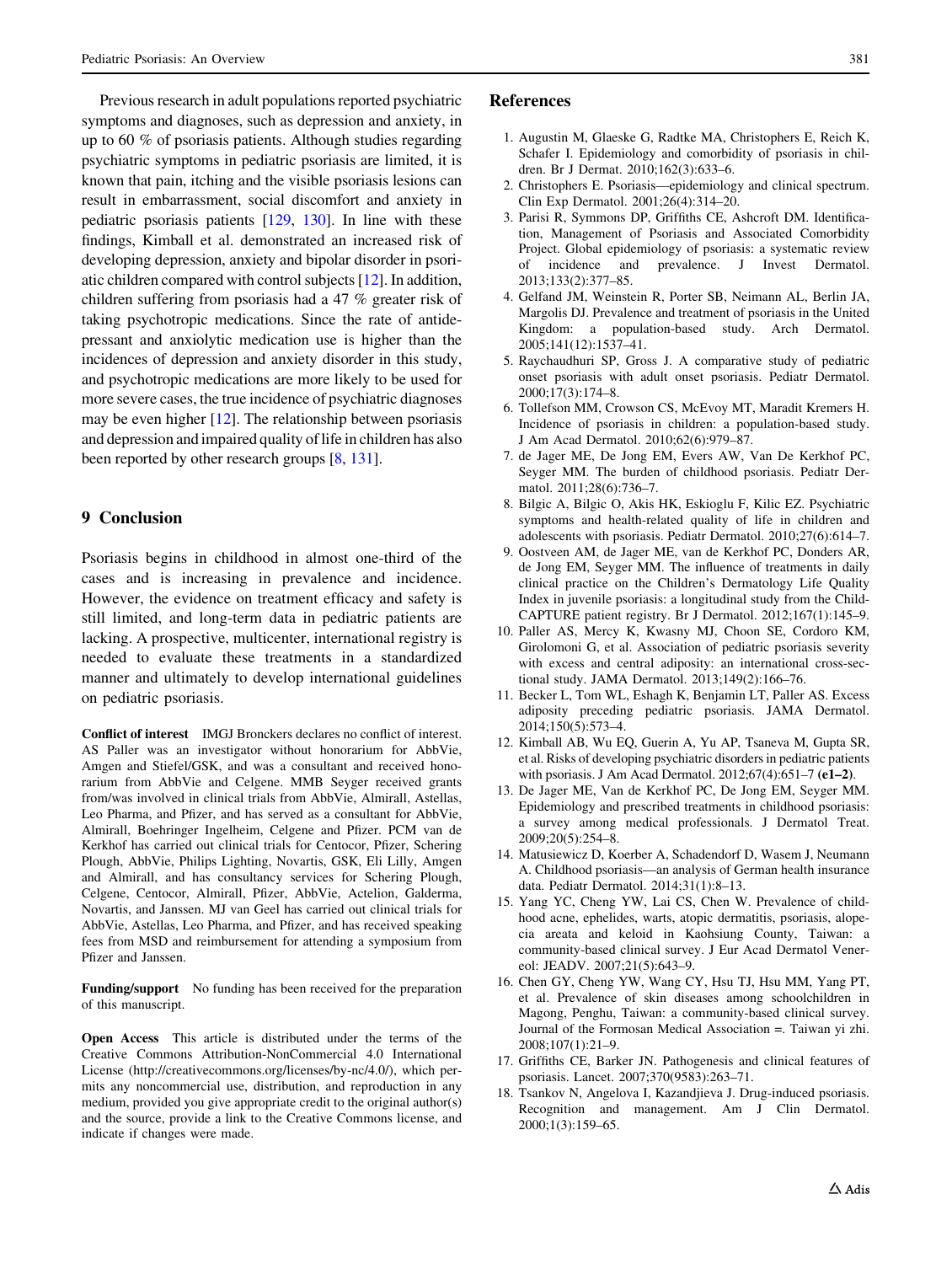- <span id="page-9-0"></span>19. Cullen G, Kroshinsky D, Cheifetz AS, Korzenik JR. Psoriasis associated with anti-tumour necrosis factor therapy in inflammatory bowel disease: a new series and a review of 120 cases from the literature. Aliment Pharmacol Ther. 2011;34(11–12):1318–27.
- 20. Perman MJ, Lovell DJ, Denson LA, Farrell MK, Lucky AW. Five cases of anti-tumor necrosis factor alpha-induced psoriasis presenting with severe scalp involvement in children. Pediatr Dermatol. 2012;29(4):454–9.
- 21. Fan X, Xiao FL, Yang S, Liu JB, Yan KL, Liang YH, et al. Childhood psoriasis: a study of 277 patients from China. J Eur Acad Dermatol Venereol: JEADV. 2007;21(6):762–5.
- 22. Kumar B, Jain R, Sandhu K, Kaur I, Handa S. Epidemiology of childhood psoriasis: a study of 419 patients from northern India. Int J Dermatol. 2004;43(9):654–8.
- 23. Morris A, Rogers M, Fischer G, Williams K. Childhood psoriasis: a clinical review of 1262 cases. Pediatr Dermatol. 2001;18(3):188–98.
- 24. Nanda A, Kaur S, Kaur I, Kumar B. Childhood psoriasis: an epidemiologic survey of 112 patients. Pediatr Dermatol. 1990;7(1):19–21.
- 25. Mercy K, Kwasny M, Cordoro KM, Menter A, Tom WL, Korman N, et al. Clinical manifestations of pediatric psoriasis: results of a multicenter study in the United States. Pediatr Dermatol. 2013;30(4):424–8.
- 26. Chiam LY, de Jager ME, Giam YC, de Jong EM, van de Kerkhof PC, Seyger MM. Juvenile psoriasis in European and Asian children: similarities and differences. Br J Dermatol. 2011;164(5):1101–3.
- 27. al-Fouzan AS, Nanda A. A survey of childhood psoriasis in Kuwait. Pediatr Dermatol. 1994;11(2):116–9.
- 28. Seyhan M, Coskun BK, Saglam H, Ozcan H, Karincaoglu Y. Psoriasis in childhood and adolescence: evaluation of demographic and clinical features. Pediatr Int. 2006;48(6):525–30.
- 29. Shah KN. Diagnosis and treatment of pediatric psoriasis: current and future. Am J Clin Dermatol. 2013;14(3):195–213.
- 30. Kwon HH, Na SJ, Jo SJ, Youn JI. Epidemiology and clinical features of pediatric psoriasis in tertiary referral psoriasis clinic. J Dermatol. 2012;39(3):260–4.
- 31. Dogra S, Kaur I. Childhood psoriasis. Indian J Dermatol Venereol Leprol. 2010;76(4):357–65.
- 32. Tollefson MM. Diagnosis and management of psoriasis in children. Pediatr Clin North Am. 2014;61(2):261–77.
- 33. Benoit S, Hamm H. Childhood psoriasis. Clin Dermatol. 2007;25(6):555–62.
- 34. Silverberg NB. Pediatric psoriasis: an update. Ther Clin Risk Manag. 2009;5:849–56.
- 35. Howard R, Tsuchiya A. Adult skin disease in the pediatric patient. Dermatol Clin. 1998;16(3):593–608.
- 36. Busch AL, Landau JM, Moody MN, Goldberg LH. Pediatric psoriasis. Skin Therapy Lett. 2012;17(1):5–7.
- 37. Martin BA, Chalmers RJ, Telfer NR. How great is the risk of further psoriasis following a single episode of acute guttate psoriasis? Arch Dermatol. 1996;132(6):717–8.
- 38. Setta-Kaffetzi N, Navarini AA, Patel VM, Pullabhatla V, Pink AE, Choon SE, et al. Rare pathogenic variants in IL36RN underlie a spectrum of psoriasis-associated pustular phenotypes. J Invest Dermatol. 2013;133(5):1366–9.
- 39. Liao PB, Rubinson R, Howard R, Sanchez G, Frieden IJ. Annular pustular psoriasis—most common form of pustular psoriasis in children: report of three cases and review of the literature. Pediatr Dermatol. 2002;19(1):19–25.
- 40. Brazzelli V, Carugno A, Alborghetti A, Grasso V, Cananzi R, Fornara L, et al. Prevalence, severity and clinical features of psoriasis in fingernails and toenails in adult patients: Italian

experience. J Eur Acad Dermatol Venereol: JEADV. 2012;26(11):1354–9.

- 41. Schachner LA, Hansen RC. Pediatric dermatology. 4th ed. Philadelphia: Elsevier Ltd; 2011.
- 42. Stoll ML, Zurakowski D, Nigrovic LE, Nichols DP, Sundel RP, Nigrovic PA. Patients with juvenile psoriatic arthritis comprise<br>two distinct populations. Arthritis Rheum. two distinct populations. 2006;54(11):3564–72.
- 43. Flato B, Lien G, Smerdel-Ramoya A, Vinje O. Juvenile psoriatic arthritis: longterm outcome and differentiation from other subtypes of juvenile idiopathic arthritis. J Rheumatol. 2009;36(3):642–50.
- 44. Krumrey-Langkammerer M, Hafner R. Evaluation of the ILAR criteria for juvenile idiopathic arthritis. J Rheumatol. 2001;28(11):2544–7.
- 45. Saurenmann RK, Levin AV, Feldman BM, Rose JB, Laxer RM, Schneider R, et al. Prevalence, risk factors, and outcome of uveitis in juvenile idiopathic arthritis: a long-term followup study. Arthritis Rheum. 2007;56(2):647–57.
- 46. Danner S, Sordet C, Terzic J, Donato L, Velten M, Fischbach M, et al. Epidemiology of juvenile idiopathic arthritis in Alsace, France. J Rheumatol. 2006;33(7):1377–81.
- 47. Butbul Aviel Y, Tyrrell P, Schneider R, Dhillon S, Feldman BM, Laxer R, et al. Juvenile psoriatic arthritis (JPsA): juvenile arthritis with psoriasis? Pediatr Rheumatol Online J. 2013;11(1):11.
- 48. Sticherling M, Minden K, Kuster RM, Krause A, Borte M. Psoriasis and psoriasis arthritis in childhood and adolescence. Overview and consensus statement of the 9th Worlitz Expert Round Table Discussion 2006 for the Society for Child and Adolescent Rheumatology. Z Rheumatol. 2007;66(4):349–54.
- 49. Zachariae H. Prevalence of joint disease in patients with psoriasis: implications for therapy. Am J Clin Dermatol. 2003;4(7):441–7.
- 50. Wittkowski KM, Leonardi C, Gottlieb A, Menter A, Krueger GG, Tebbey PW, et al. Clinical symptoms of skin, nails, and joints manifest independently in patients with concomitant psoriasis and psoriatic arthritis. PLoS One. 2011;6(6):e20279.
- 51. Nestle FO, Kaplan DH, Barker J. Psoriasis. N Engl J Med. 2009;361(5):496–509.
- 52. Murphy M, Kerr P, Grant-Kels JM. The histopathologic spectrum of psoriasis. Clin Dermatol. 2007;25(6):524–8.
- 53. Stahle M, Atakan N, Boehncke WH, Chimenti S, Dauden E, Giannetti A, et al. Juvenile psoriasis and its clinical management: a European expert group consensus. J Ger Soc Dermatol. 2010;8(10):812–8.
- 54. Moscarella E, Longo C, Zalaudek I, Argenziano G, Piana S, Lallas A. Dermoscopy and confocal microscopy clues in the diagnosis of psoriasis and porokeratosis. J Am Acad Dermatol. 2013;69(5):e231–3.
- 55. Lallas A, Kyrgidis A, Tzellos TG, Apalla Z, Karakyriou E, Karatolias A, et al. Accuracy of dermoscopic criteria for the diagnosis of psoriasis, dermatitis, lichen planus and pityriasis rosea. Br J Dermatol. 2012;166(6):1198–205.
- 56. Luersen K, Davis SA, Kaplan SG, Abel TD, Winchester WW, Feldman SR. Sticker charts: a method for improving adherence to treatment of chronic diseases in children. Pediatr Dermatol. 2012;29(4):403–8.
- 57. Tan X, Feldman SR, Chang J, Balkrishnan R. Topical drug delivery systems in dermatology: a review of patient adherence issues. Expert Opin Drug Deliv. 2012;9(10):1263–71.
- 58. Davis SA, Lin HC, Yu CH, Balkrishnan R, Feldman SR. Underuse of early follow-up visits: a missed opportunity to improve patients' adherence. J Drugs Dermatol: JDD. 2014;13(7):833–6.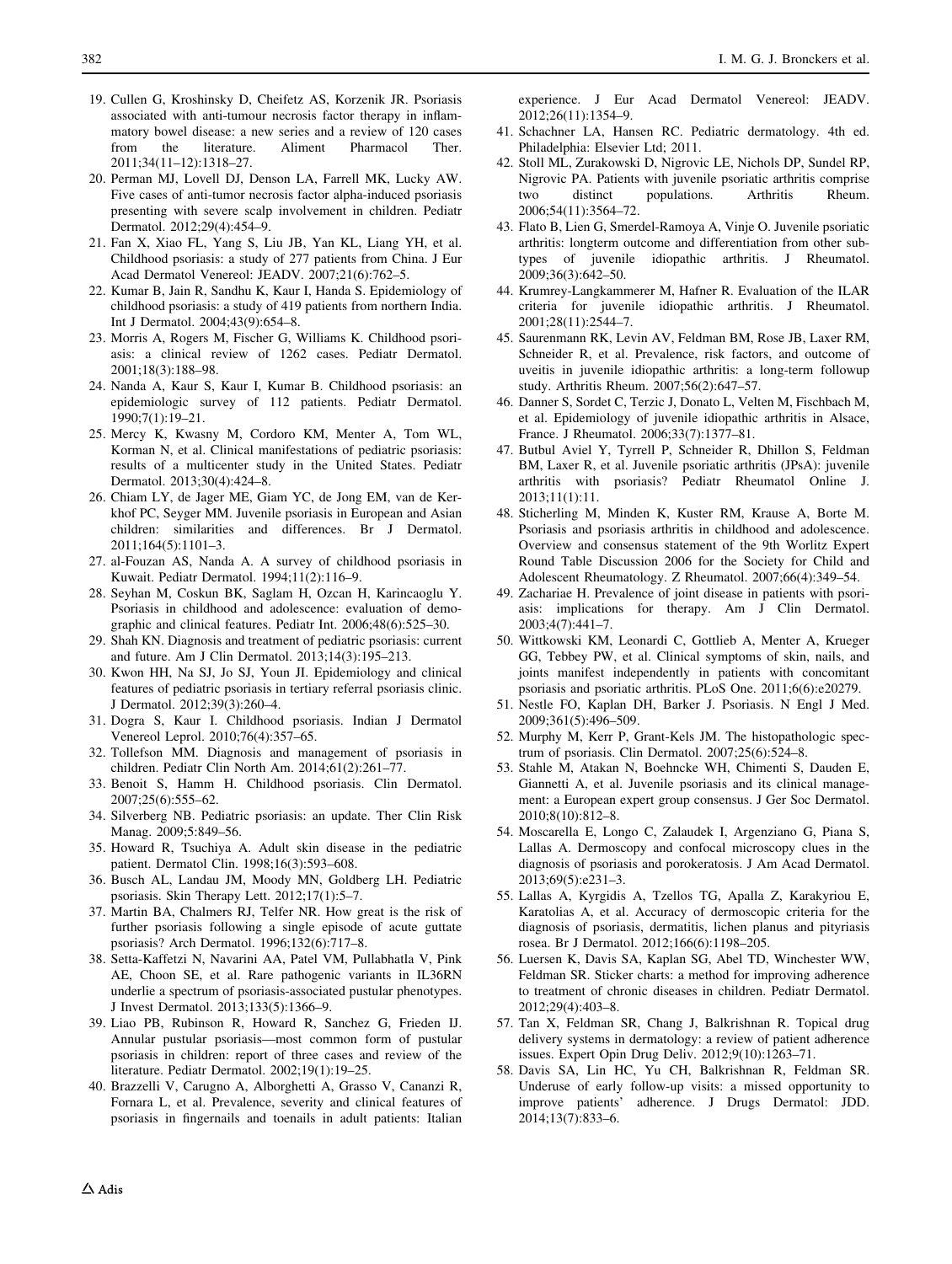- <span id="page-10-0"></span>59. Lara-Corrales I, Xi N, Pope E. Childhood psoriasis treatment: evidence published over the last 5 years. Rev Recent Clin Trials. 2011;6(1):36–43.
- 60. Fotiadou C, Lazaridou E, Ioannides D. Management of psoriasis in adolescence. Adolesc Health Med Ther. 2014;5:25–34.
- 61. Sticherling M, Augustin M, Boehncke WH, Christophers E, Domm S, Gollnick H, et al. Therapy of psoriasis in childhood and adolescence—a German expert consensus. J Ger Soc Dermatol. 2011;9(10):815–23.
- 62. Bhutani T, Kamangar F, Cordoro KM. Management of pediatric psoriasis. Pediatr Ann. 2012;41(1):e1–7.
- 63. de Jager ME, de Jong EM, van de Kerkhof PC, Seyger MM. Efficacy and safety of treatments for childhood psoriasis: a systematic literature review. J Am Acad Dermatol. 2010;62(6):1013–30.
- 64. Kimball AB, Gold MH, Zib B, Davis MW, Clobetasol Propionate Emulsion Formulation Foam Phase IIICSG. Clobetasol propionate emulsion formulation foam 0.05 %: review of phase II open-label and phase III randomized controlled trials in steroid-responsive dermatoses in adults and adolescents. J Am Acad Dermatol. 2008;59(3):448–54 (54 e1).
- 65. Herz G, Blum G, Yawalkar S. Halobetasol propionate cream by day and halobetasol propionate ointment at night for the treatment of pediatric patients with chronic, localized plaque psoriasis and atopic dermatitis. J Am Acad Dermatol. 1991;25(6 Pt 2):1166–9.
- 66. Darley CR, Cunliffe WJ, Green CM, Hutchinson PE, Klaber MR, Downes N. Safety and efficacy of calcipotriol ointment (Dovonex) in treating children with psoriasis vulgaris. Br J Dermatol. 1996;135(3):390–3.
- 67. Oranje AP, Marcoux D, Svensson A, Prendiville J, Krafchik B, Toole J, et al. Topical calcipotriol in childhood psoriasis. J Am Acad Dermatol. 1997;36(2 Pt 1):203–8.
- 68. van de Kerkhof PC, Hoffmann V, Anstey A, Barnes L, Bolduc C, Reich K, et al. A new scalp formulation of calcipotriol plus betamethasone dipropionate compared with each of its active ingredients in the same vehicle for the treatment of scalp psoriasis: a randomized, double-blind, controlled trial. Br J Dermatol. 2009;160(1):170–6.
- 69. van Geel MJ, Mul K, Oostveen AM, van de Kerkhof PC, de Jong EM, Seyger MM. Calcipotriol/betamethasone dipropionate ointment in mild-to-moderate paediatric psoriasis: long-term daily clinical practice data in a prospective cohort. Br J Dermatol. 2014;171(2):363–9.
- 70. Gooderham M, Debarre JM, Keddy-Grant J, Xu Z, Kurvits M, Goodfield M. Safety and efficacy of calcipotriol plus betamethasone dipropionate gel in the treatment of scalp psoriasis in adolescents 12–17 years of age. Br J Dermatol. 2014;171(6):1470–7.
- 71. Oostveen AM, de Jong EM, Donders AR, van de Kerkhof PC, Seyger MM. Treatment of paediatric scalp psoriasis with calcipotriene/betamethasone dipropionate scalp formulation: effectiveness, safety and influence on children's quality of life in daily practice. J Eur Acad Dermatol Venereol: JEADV. 2015;29(6):1193–7.
- 72. Wang C, Lin A. Efficacy of topical calcineurin inhibitors in psoriasis. J Cutan Med Surg. 2014;18(1):8–14.
- 73. Steele JA, Choi C, Kwong PC. Topical tacrolimus in the treatment of inverse psoriasis in children. J Am Acad Dermatol. 2005;53(4):713–6.
- 74. Brune A, Miller DW, Lin P, Cotrim-Russi D, Paller AS. Tacrolimus ointment is effective for psoriasis on the face and intertriginous areas in pediatric patients. Pediatr Dermatol. 2007;24(1):76–80.
- 75. de Jager ME, van de Kerkhof PC, de Jong EM, Seyger MM. Dithranol therapy in childhood psoriasis: unjustifiably on the

verge of falling into oblivion. Dermatology. 2010;220(4):329–32.

- 76. Oostveen AM, Beulens CA, van de Kerkhof PC, de Jong EM, Seyger MM. The effectiveness and safety of short-contact dithranol therapy in paediatric psoriasis: a prospective comparison of regular day care and day care with telemedicine. Br J Dermatol. 2014;170(2):454–7.
- 77. Zamberk P, Velazquez D, Campos M, Hernanz JM, Lazaro P. Paediatric psoriasis—narrowband UVB treatment. J Eur Acad Dermatol Venereol: JEADV. 2010;24(4):415–9.
- 78. Pavlovsky M, Baum S, Shpiro D, Pavlovsky L, Pavlotsky F. Narrow band UVB: is it effective and safe for paediatric psoriasis and atopic dermatitis? J Eur Acad Dermatol Venereol: JEADV. 2011;25(6):727–9.
- 79. Lara-Corrales I, Ramnarine S, Lansang P. Treatment of childhood psoriasis with phototherapy and photochemotherapy. Clin Med Insights Pediatr. 2013;7:25–33.
- 80. Jury CS, McHenry P, Burden AD, Lever R, Bilsland D. Narrowband ultraviolet B (UVB) phototherapy in children. Clin Exp Dermatol. 2006;31(2):196–9.
- 81. Patel RV, Clark LN, Lebwohl M, Weinberg JM. Treatments for psoriasis and the risk of malignancy. J Am Acad Dermatol. 2009;60(6):1001–17.
- 82. Archier E, Devaux S, Castela E, Gallini A, Aubin F, Le Maitre M, et al. Carcinogenic risks of psoralen UV-A therapy and narrowband UV-B therapy in chronic plaque psoriasis: a systematic literature review. J Eur Acad Dermatol Venereol: JEADV. 2012;26(Suppl 3):22–31.
- 83. Chen X, Yang M, Cheng Y, Liu GJ, Zhang M. Narrow-band ultraviolet B phototherapy versus broad-band ultraviolet B or psoralen-ultraviolet A photochemotherapy for psoriasis. Cochrane Database Syst Rev. 2013;10:CD009481.
- 84. Zweegers J, de Jong EM, Nijsten TE, de Bes J, te Booij M, Bogonjen RJ, et al. Summary of the Dutch S3-guidelines on the treatment of psoriasis 2011. Dermatol Online J. 2014;20(3):1–112.
- 85. van Geel MJ, Mul K, de Jager ME, van de Kerkhof PC, de Jong EM, Seyger MM. Systemic treatments in paediatric psoriasis: a systematic evidence-based update. J Eur Acad Dermatol Venereol: JEADV. 2015;29(3):425–37.
- 86. Wright NA, Piggott CD, Eichenfield LF. The role of biologics and other systemic agents in the treatment of pediatric psoriasis. Semin Cutan Med Surg. 2010;29(1):20–7.
- 87. Geel MJ, Oostveen AM, Hoppenreijs EP, Hendriks JC, Kerkhof PC, de Jong EM, et al. Methotrexate in pediatric plaque-type psoriasis: long-term daily clinical practice results from the Child-CAPTURE registry. J Dermatol Treat. 2015;20:1–7.
- 88. Posso-De Los Rios CJ, Pope E, Lara-Corrales I. A systematic review of systemic medications for pustular psoriasis in pediatrics. Pediatr Dermatol. 2014;31(4):430–9.
- 89. Marqueling AL, Cordoro KM. Systemic treatments for severe pediatric psoriasis: a practical approach. Dermatol Clin. 2013;31(2):267–88.
- 90. Pathirana D, Ormerod AD, Saiag P, Smith C, Spuls PI, Nast A, et al. European S3-guidelines on the systemic treatment of psoriasis vulgaris. J Eur Acad Dermatol Venereol: JEADV. 2009;23(Suppl 2):1–70.
- 91. Kaur I, Dogra S, De D, Kanwar AJ. Systemic methotrexate treatment in childhood psoriasis: further experience in 24 children from India. Pediatr Dermatol. 2008;25(2):184–8.
- 92. Hashkes PJ, Becker ML, Cabral DA, Laxer RM, Paller AS, Rabinovich CE, et al. Methotrexate: new uses for an old drug. J Pediatr. 2014;164(2):231–6.
- 93. Kilic SS, Hacimustafaoglu M, Celebi S, Karadeniz A, Ildirim I. Low dose cyclosporin A treatment in generalized pustular psoriasis. Pediatr Dermatol. 2001;18(3):246–8.